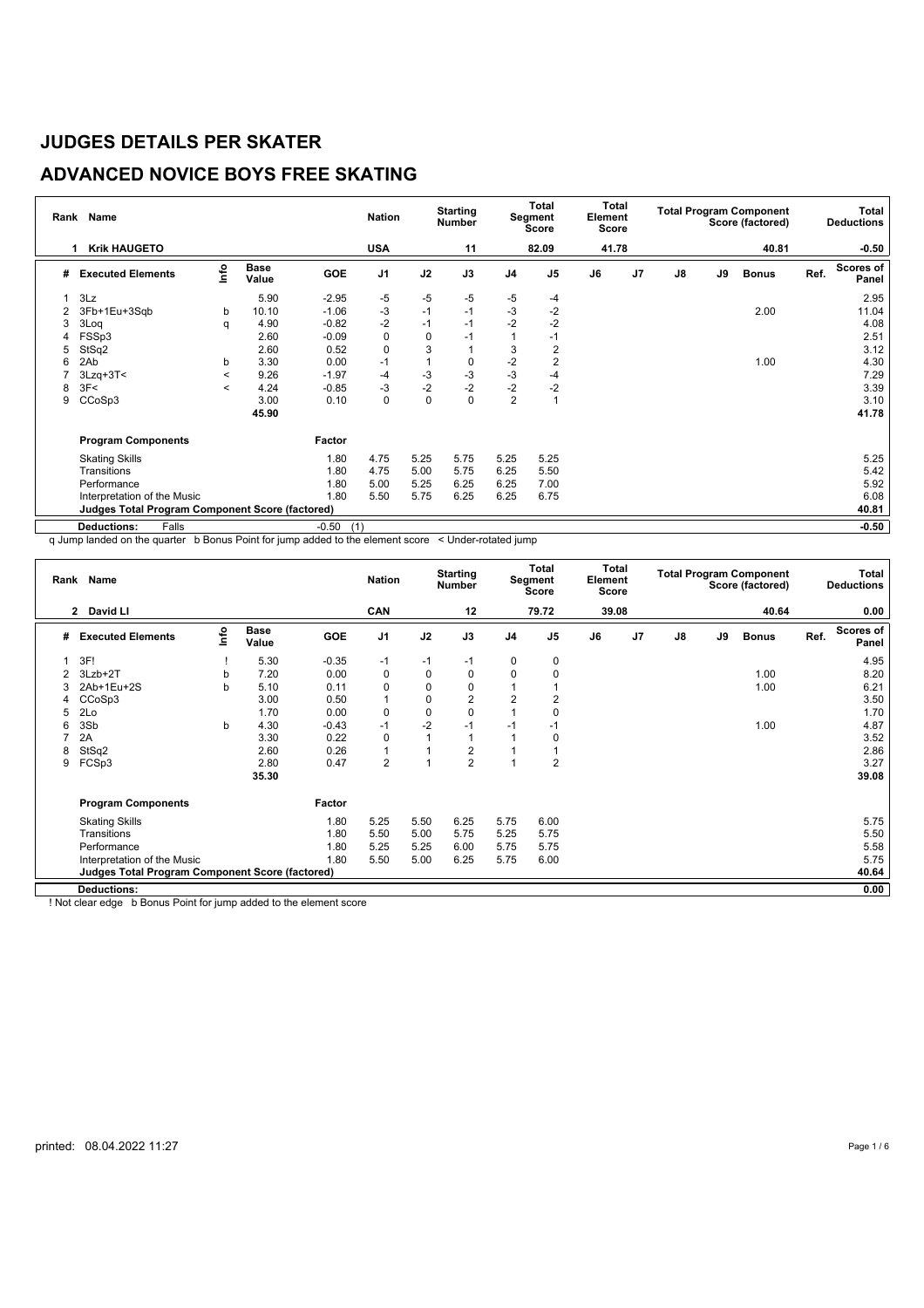# **ADVANCED NOVICE BOYS FREE SKATING**

| Rank | <b>Name</b>                                            |      |                      |            | <b>Nation</b>  |             | <b>Starting</b><br><b>Number</b> |                | Total<br>Segment<br>Score | Total<br>Element<br>Score |                |    |    | <b>Total Program Component</b><br>Score (factored) |      | <b>Total</b><br><b>Deductions</b> |
|------|--------------------------------------------------------|------|----------------------|------------|----------------|-------------|----------------------------------|----------------|---------------------------|---------------------------|----------------|----|----|----------------------------------------------------|------|-----------------------------------|
|      | <b>David BONDAR</b><br>3                               |      |                      |            | CAN            |             | 9                                |                | 77.51                     | 43.93                     |                |    |    | 33.58                                              |      | 0.00                              |
| #    | <b>Executed Elements</b>                               | lnfo | <b>Base</b><br>Value | <b>GOE</b> | J <sub>1</sub> | J2          | J3                               | J <sub>4</sub> | J <sub>5</sub>            | J6                        | J <sub>7</sub> | J8 | J9 | <b>Bonus</b>                                       | Ref. | <b>Scores of</b><br>Panel         |
|      | 3Lzb+2T                                                | b    | 7.20                 | $-0.59$    | -1             | $-1$        | $-2$                             | $-1$           | -1                        |                           |                |    |    | 1.00                                               |      | 7.61                              |
|      | 3F!+2Ab+SEQ                                            |      | 6.88                 | $-0.53$    | $-1$           | $-2$        | $-1$                             | $-1$           | 0                         |                           |                |    |    | 1.00                                               |      | 7.35                              |
| 3    | 3Lz                                                    |      | 5.90                 | $-0.79$    | $-1$           | $-2$        | $-1$                             | $-1$           | $-2$                      |                           |                |    |    |                                                    |      | 5.11                              |
|      | 3Fb                                                    | b    | 5.30                 | 0.00       | 0              | $\mathbf 0$ | 0                                | $-1$           | 0                         |                           |                |    |    | 1.00                                               |      | 6.30                              |
| 5    | FSSp3                                                  |      | 2.60                 | 0.17       | $\overline{2}$ | $-1$        | 0                                |                |                           |                           |                |    |    |                                                    |      | 2.77                              |
| 6    | 3S                                                     |      | 4.30                 | 0.29       | 0              | $\mathbf 0$ |                                  |                |                           |                           |                |    |    |                                                    |      | 4.59                              |
|      | 3T                                                     |      | 4.20                 | 0.00       | $\mathbf 0$    | 0           |                                  | 0              | 0                         |                           |                |    |    |                                                    |      | 4.20                              |
| 8    | StSq2                                                  |      | 2.60                 | 0.00       | 0              | 0           | 0                                | 0              | 0                         |                           |                |    |    |                                                    |      | 2.60                              |
| 9    | CCoSp3                                                 |      | 3.00                 | 0.40       | 1              | 1           |                                  | $\overline{2}$ | $\overline{2}$            |                           |                |    |    |                                                    |      | 3.40                              |
|      |                                                        |      | 41.98                |            |                |             |                                  |                |                           |                           |                |    |    |                                                    |      | 43.93                             |
|      | <b>Program Components</b>                              |      |                      | Factor     |                |             |                                  |                |                           |                           |                |    |    |                                                    |      |                                   |
|      | <b>Skating Skills</b>                                  |      |                      | 1.80       | 5.00           | 5.00        | 5.75                             | 5.00           | 5.00                      |                           |                |    |    |                                                    |      | 5.00                              |
|      | Transitions                                            |      |                      | 1.80       | 4.50           | 4.50        | 5.50                             | 4.25           | 4.75                      |                           |                |    |    |                                                    |      | 4.58                              |
|      | Performance                                            |      |                      | 1.80       | 4.75           | 4.25        | 5.75                             | 5.00           | 4.50                      |                           |                |    |    |                                                    |      | 4.75                              |
|      | Interpretation of the Music                            |      |                      | 1.80       | 4.25           | 4.00        | 6.00                             | 4.25           | 4.50                      |                           |                |    |    |                                                    |      | 4.33                              |
|      | <b>Judges Total Program Component Score (factored)</b> |      |                      |            |                |             |                                  |                |                           |                           |                |    |    |                                                    |      | 33.58                             |
|      | <b>Deductions:</b>                                     |      |                      |            |                |             |                                  |                |                           |                           |                |    |    |                                                    |      | 0.00                              |

b Bonus Point for jump added to the element score ! Not clear edge

| Rank | Name                                                   |             |                      |            | <b>Nation</b>  |                | <b>Starting</b><br><b>Number</b> |                | <b>Total</b><br>Segment<br><b>Score</b> | Total<br>Element<br>Score |                |    |    | <b>Total Program Component</b><br>Score (factored) |      | Total<br><b>Deductions</b> |
|------|--------------------------------------------------------|-------------|----------------------|------------|----------------|----------------|----------------------------------|----------------|-----------------------------------------|---------------------------|----------------|----|----|----------------------------------------------------|------|----------------------------|
|      | <b>Denis KROUGLOV</b><br>4                             |             |                      |            | <b>BEL</b>     |                | 10                               |                | 75.61                                   | 38.48                     |                |    |    | 37.63                                              |      | $-0.50$                    |
| #    | <b>Executed Elements</b>                               | <u>info</u> | <b>Base</b><br>Value | <b>GOE</b> | J <sub>1</sub> | J2             | J3                               | J <sub>4</sub> | J <sub>5</sub>                          | J6                        | J <sub>7</sub> | J8 | J9 | <b>Bonus</b>                                       | Ref. | <b>Scores of</b><br>Panel  |
|      | 3Lo<                                                   | $\,<\,$     | 3.92                 | $-1.96$    | $-5$           | $-5$           | $-4$                             | $-5$           | $-5$                                    |                           |                |    |    |                                                    |      | 1.96                       |
|      | 2Ab+3Tb                                                | b           | 7.50                 | 0.70       | $\mathbf{1}$   | $\overline{1}$ | 3                                |                | 3                                       |                           |                |    |    | 2.00                                               |      | 10.20                      |
| 3    | 3Sb+2T+2Lo                                             | b           | 7.30                 | 0.00       | 0              | 0              | 0                                | $\Omega$       | 0                                       |                           |                |    |    | 1.00                                               |      | 8.30                       |
| 4    | FCSSp3                                                 |             | 2.60                 | 0.26       | $\overline{2}$ |                | 0                                |                |                                         |                           |                |    |    |                                                    |      | 2.86                       |
| 5    | StSq2                                                  |             | 2.60                 | 0.09       | 0              |                | 0                                |                |                                         |                           |                |    |    |                                                    |      | 2.69                       |
| 6    | 2A                                                     |             | 3.30                 | 0.33       | 1              |                | 2                                |                |                                         |                           |                |    |    |                                                    |      | 3.63                       |
|      | 3T                                                     |             | 4.20                 | $-2.10$    | $-5$           | $-5$           | $-5$                             | -5             | $-5$                                    |                           |                |    |    |                                                    |      | 2.10                       |
| 8    | 3S                                                     |             | 4.30                 | 0.43       | 0              | $\mathbf{1}$   |                                  |                |                                         |                           |                |    |    |                                                    |      | 4.73                       |
| 9    | CCoSp2V                                                |             | 1.88                 | 0.13       | $\mathbf{1}$   | 0              | $-1$                             |                | $\overline{2}$                          |                           |                |    |    |                                                    |      | 2.01                       |
|      |                                                        |             | 37.60                |            |                |                |                                  |                |                                         |                           |                |    |    |                                                    |      | 38.48                      |
|      | <b>Program Components</b>                              |             |                      | Factor     |                |                |                                  |                |                                         |                           |                |    |    |                                                    |      |                            |
|      | <b>Skating Skills</b>                                  |             |                      | 1.80       | 5.00           | 5.50           | 5.50                             | 5.25           | 5.00                                    |                           |                |    |    |                                                    |      | 5.25                       |
|      | Transitions                                            |             |                      | 1.80       | 4.50           | 5.00           | 5.00                             | 5.50           | 5.00                                    |                           |                |    |    |                                                    |      | 5.00                       |
|      | Performance                                            |             |                      | 1.80       | 4.50           | 5.25           | 5.25                             | 5.50           | 5.75                                    |                           |                |    |    |                                                    |      | 5.33                       |
|      | Interpretation of the Music                            |             |                      | 1.80       | 4.75           | 5.25           | 5.25                             | 5.75           | 5.50                                    |                           |                |    |    |                                                    |      | 5.33                       |
|      | <b>Judges Total Program Component Score (factored)</b> |             |                      |            |                |                |                                  |                |                                         |                           |                |    |    |                                                    |      | 37.63                      |
|      | Falls<br><b>Deductions:</b>                            |             |                      | $-0.50$    | (1)            |                |                                  |                |                                         |                           |                |    |    |                                                    |      | $-0.50$                    |

< Under-rotated jump b Bonus Point for jump added to the element score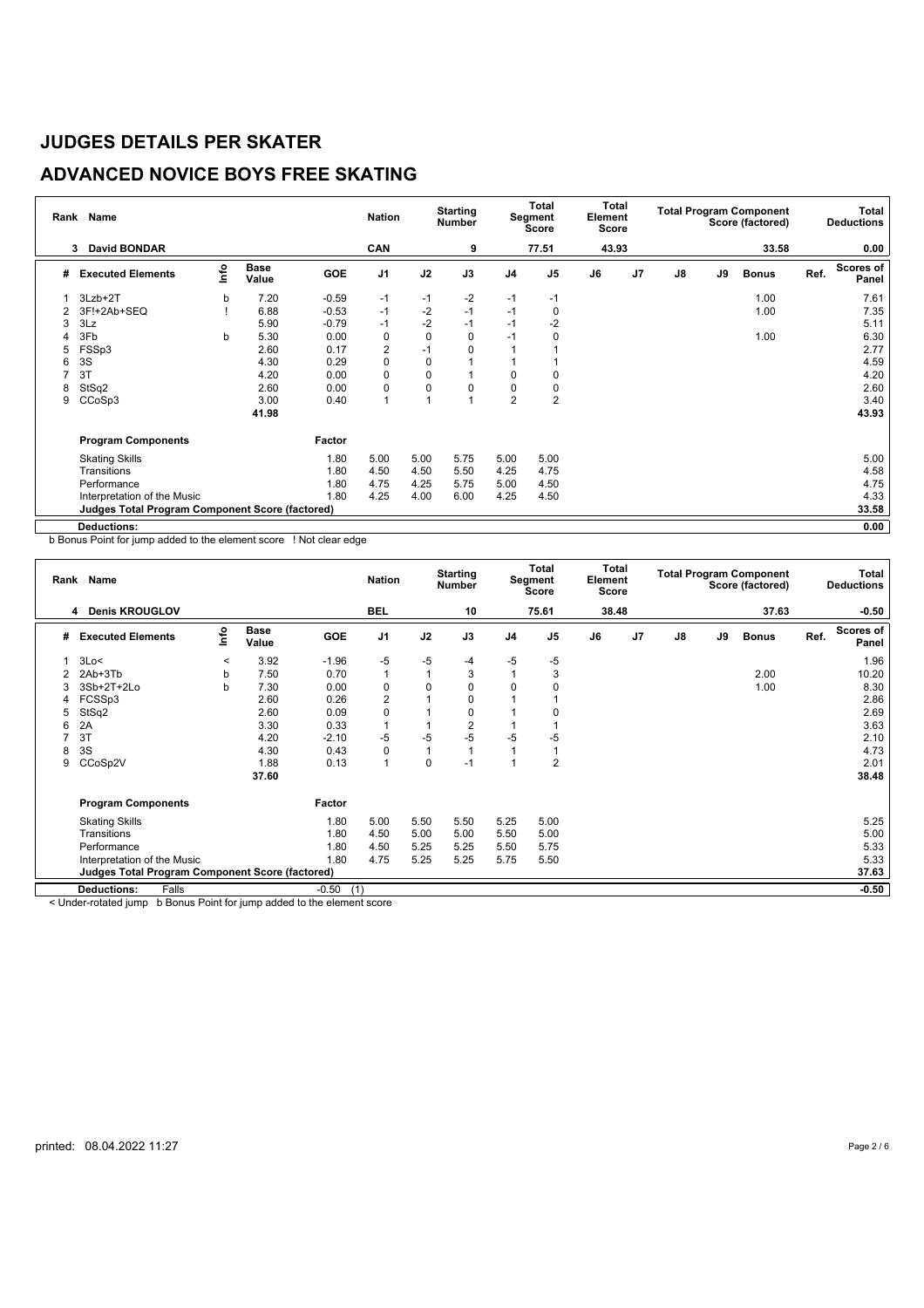## **ADVANCED NOVICE BOYS FREE SKATING**

| Rank | Name                                                            |    |                      |         | <b>Nation</b>           |             | <b>Starting</b><br><b>Number</b> |                | <b>Total</b><br>Segment<br>Score | Total<br>Element<br>Score |                |               |    | <b>Total Program Component</b><br>Score (factored) |      | Total<br><b>Deductions</b> |
|------|-----------------------------------------------------------------|----|----------------------|---------|-------------------------|-------------|----------------------------------|----------------|----------------------------------|---------------------------|----------------|---------------|----|----------------------------------------------------|------|----------------------------|
|      | <b>Edward Nicholas VASII</b><br>5                               |    |                      |         | CAN                     |             |                                  |                | 74.50                            | 43.05                     |                |               |    | 31.95                                              |      | $-0.50$                    |
| #    | <b>Executed Elements</b>                                        | ۴o | <b>Base</b><br>Value | GOE     | J <sub>1</sub>          | J2          | J3                               | J <sub>4</sub> | J <sub>5</sub>                   | J6                        | J <sub>7</sub> | $\mathsf{J}8$ | J9 | <b>Bonus</b>                                       | Ref. | <b>Scores of</b><br>Panel  |
|      | 2Ab+1Eu+3Sb                                                     | b  | 8.10                 | $-0.72$ | $-3$                    | $-2$        | $-1$                             | $-1$           | $-2$                             |                           |                |               |    | 2.00                                               |      | 9.38                       |
|      | $3Lzb+2T$                                                       | b  | 7.20                 | 0.00    | 0                       | $\mathbf 0$ |                                  | $-1$           | 0                                |                           |                |               |    | 1.00                                               |      | 8.20                       |
| 3    | 3Lo                                                             |    | 4.90                 | 0.33    | 0                       |             |                                  | 0              |                                  |                           |                |               |    |                                                    |      | 5.23                       |
|      | 3F!                                                             |    | 5.30                 | $-1.24$ | -3                      | $-4$        | $-2$                             | $-2$           | $-2$                             |                           |                |               |    |                                                    |      | 4.06                       |
| 5    | 3Lz                                                             |    | 5.90                 | $-2.95$ | $-5$                    | -5          | $-5$                             | -4             | $-5$                             |                           |                |               |    |                                                    |      | 2.95                       |
| 6    | 3S                                                              |    | 4.30                 | 0.29    | $\overline{1}$          | $\mathbf 0$ |                                  |                | 0                                |                           |                |               |    |                                                    |      | 4.59                       |
|      | CCoSp3                                                          |    | 3.00                 | 0.00    | 0                       | $-1$        |                                  | 0              |                                  |                           |                |               |    |                                                    |      | 3.00                       |
| 8    | FSSp3                                                           |    | 2.60                 | 0.35    | $\overline{\mathbf{c}}$ | 0           |                                  | $\overline{2}$ |                                  |                           |                |               |    |                                                    |      | 2.95                       |
| 9    | StSq2                                                           |    | 2.60                 | 0.09    | $\mathbf 0$             | $-1$        |                                  |                | $\Omega$                         |                           |                |               |    |                                                    |      | 2.69                       |
|      |                                                                 |    | 43.90                |         |                         |             |                                  |                |                                  |                           |                |               |    |                                                    |      | 43.05                      |
|      | <b>Program Components</b>                                       |    |                      | Factor  |                         |             |                                  |                |                                  |                           |                |               |    |                                                    |      |                            |
|      | <b>Skating Skills</b>                                           |    |                      | 1.80    | 5.00                    | 4.25        | 6.00                             | 4.25           | 4.75                             |                           |                |               |    |                                                    |      | 4.67                       |
|      | Transitions                                                     |    |                      | 1.80    | 4.00                    | 3.75        | 5.25                             | 4.00           | 4.75                             |                           |                |               |    |                                                    |      | 4.25                       |
|      | Performance                                                     |    |                      | 1.80    | 4.75                    | 4.00        | 5.75                             | 4.00           | 4.25                             |                           |                |               |    |                                                    |      | 4.33                       |
|      | Interpretation of the Music                                     |    |                      | 1.80    | 4.75                    | 3.50        | 5.50                             | 4.50           | 4.25                             |                           |                |               |    |                                                    |      | 4.50                       |
|      | 31.95<br><b>Judges Total Program Component Score (factored)</b> |    |                      |         |                         |             |                                  |                |                                  |                           |                |               |    |                                                    |      |                            |
|      | Falls<br><b>Deductions:</b>                                     |    |                      | $-0.50$ | (1)                     |             |                                  |                |                                  |                           |                |               |    |                                                    |      | $-0.50$                    |

b Bonus Point for jump added to the element score ! Not clear edge

|   | Rank Name                                              |         |                      |            | <b>Nation</b>  |      | <b>Starting</b><br><b>Number</b> |                | Total<br>Segment<br>Score | Total<br>Element<br>Score |                |    |    | <b>Total Program Component</b><br>Score (factored) |      | Total<br><b>Deductions</b> |
|---|--------------------------------------------------------|---------|----------------------|------------|----------------|------|----------------------------------|----------------|---------------------------|---------------------------|----------------|----|----|----------------------------------------------------|------|----------------------------|
|   | Aiden Lino Alexand. BUTTIERO KHOREV<br>6               |         |                      |            | ITA            |      | 8                                |                | 64.96                     | 29.46                     |                |    |    | 36.00                                              |      | $-0.50$                    |
| # | <b>Executed Elements</b>                               | lnfo    | <b>Base</b><br>Value | <b>GOE</b> | J <sub>1</sub> | J2   | J3                               | J <sub>4</sub> | J <sub>5</sub>            | J6                        | J <sub>7</sub> | J8 | J9 | <b>Bonus</b>                                       | Ref. | <b>Scores of</b><br>Panel  |
|   | 2F                                                     |         | 1.80                 | $-0.06$    | -1             | 0    | $-1$                             | 0              | 0                         |                           |                |    |    |                                                    |      | 1.74                       |
| 2 | 3Tqb+2T                                                | b       | 5.50                 | $-0.70$    | $-2$           | $-1$ | $-1$                             | $-2$           | $-2$                      |                           |                |    |    | 1.00                                               |      | 5.80                       |
| 3 | CCoSp3                                                 |         | 3.00                 | 0.10       | 0              | $-2$ | 0                                | $\overline{2}$ |                           |                           |                |    |    |                                                    |      | 3.10                       |
|   | 2Lz                                                    |         | 2.10                 | 0.07       | $\mathbf{1}$   | 0    | 0                                | 0              |                           |                           |                |    |    |                                                    |      | 2.17                       |
|   | 3S<                                                    | $\,<\,$ | 3.44                 | $-1.72$    | -5             | $-5$ | -4                               | -5             | $-5$                      |                           |                |    |    |                                                    |      | 1.72                       |
| 6 | 2Ab+2T+2Lo                                             | b       | 6.30                 | 0.00       | 0              | 0    | 0                                | $-1$           |                           |                           |                |    |    | 1.00                                               |      | 7.30                       |
|   | StSq2                                                  |         | 2.60                 | 0.35       | 1              |      | 2                                | $\overline{2}$ |                           |                           |                |    |    |                                                    |      | 2.95                       |
| 8 | 2Aq                                                    | q       | 3.30                 | $-1.65$    | -5             | $-5$ | $-5$                             | -5             | $-5$                      |                           |                |    |    |                                                    |      | 1.65                       |
| 9 | FSSp3                                                  |         | 2.60                 | 0.43       | $\overline{2}$ | 1    |                                  | $\overline{2}$ | $\overline{2}$            |                           |                |    |    |                                                    |      | 3.03                       |
|   |                                                        |         | 30.64                |            |                |      |                                  |                |                           |                           |                |    |    |                                                    |      | 29.46                      |
|   | <b>Program Components</b>                              |         |                      | Factor     |                |      |                                  |                |                           |                           |                |    |    |                                                    |      |                            |
|   | <b>Skating Skills</b>                                  |         |                      | 1.80       | 5.25           | 5.25 | 5.25                             | 5.25           | 4.75                      |                           |                |    |    |                                                    |      | 5.25                       |
|   | Transitions                                            |         |                      | 1.80       | 4.75           | 4.50 | 5.00                             | 4.75           | 4.75                      |                           |                |    |    |                                                    |      | 4.75                       |
|   | Performance                                            |         |                      | 1.80       | 4.75           | 4.25 | 5.25                             | 5.25           | 5.25                      |                           |                |    |    |                                                    |      | 5.08                       |
|   | Interpretation of the Music                            |         |                      | 1.80       | 5.00           | 4.50 | 5.50                             | 4.75           | 5.00                      |                           |                |    |    |                                                    |      | 4.92                       |
|   | <b>Judges Total Program Component Score (factored)</b> |         |                      |            |                |      |                                  |                |                           |                           |                |    |    |                                                    |      | 36.00                      |
|   | <b>Deductions:</b><br>Falls                            |         |                      | $-0.50$    | (1)            |      |                                  |                |                           |                           |                |    |    |                                                    |      | $-0.50$                    |

q Jump landed on the quarter b Bonus Point for jump added to the element score < Under-rotated jump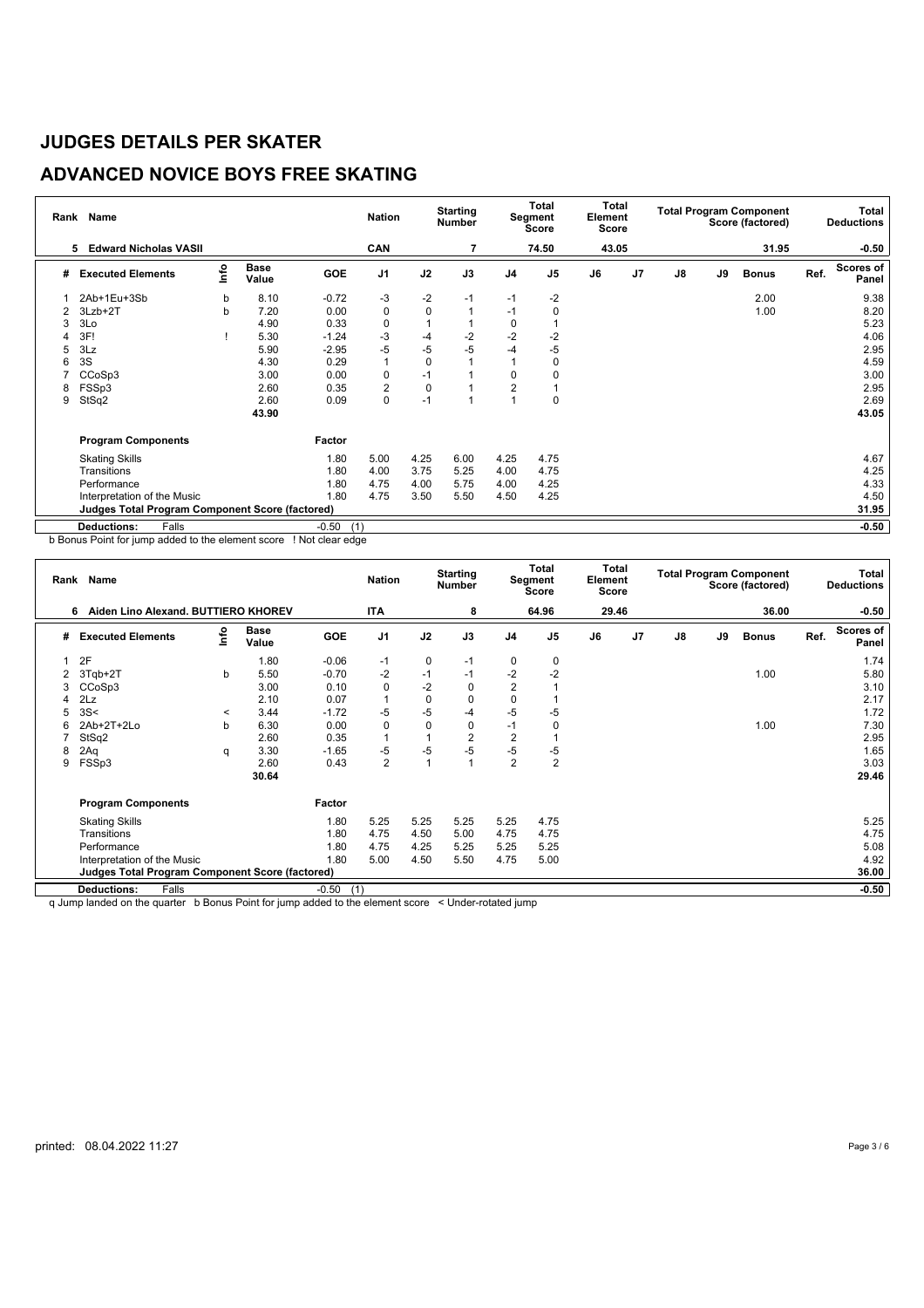## **ADVANCED NOVICE BOYS FREE SKATING**

| Rank | <b>Name</b>                                            |      |                      |                | <b>Nation</b>  |             | <b>Starting</b><br><b>Number</b> |                | Total<br>Segment<br>Score | Total<br>Element<br><b>Score</b> |                |               |    | <b>Total Program Component</b><br>Score (factored) |      | <b>Total</b><br><b>Deductions</b> |
|------|--------------------------------------------------------|------|----------------------|----------------|----------------|-------------|----------------------------------|----------------|---------------------------|----------------------------------|----------------|---------------|----|----------------------------------------------------|------|-----------------------------------|
|      | <b>Ean WEILER</b>                                      |      |                      |                | SUI            |             | 4                                |                | 57.64                     | 27.54                            |                |               |    | 30.60                                              |      | $-0.50$                           |
| #    | <b>Executed Elements</b>                               | lnfo | <b>Base</b><br>Value | <b>GOE</b>     | J <sub>1</sub> | J2          | J3                               | J <sub>4</sub> | J <sub>5</sub>            | J6                               | J <sub>7</sub> | $\mathsf{J}8$ | J9 | <b>Bonus</b>                                       | Ref. | Scores of<br>Panel                |
|      | 3S                                                     |      | 4.30                 | $-2.15$        | -5             | -5          | -5                               | -5             | -5                        |                                  |                |               |    |                                                    |      | 2.15                              |
| 2    | 2Ab                                                    | b    | 3.30                 | $-0.44$        | $-1$           | $-3$        | $-1$                             | $-2$           | $-1$                      |                                  |                |               |    | 1.00                                               |      | 3.86                              |
| 3    | 2F!+1Lo+2Lo                                            |      | 4.00                 | $-0.42$        | 0              | $-3$        | $-2$                             | $-2$           | -3                        |                                  |                |               |    |                                                    |      | 3.58                              |
| 4    | FSSp3                                                  |      | 2.60                 | 0.17           | 1              | $\mathbf 0$ |                                  | 0              |                           |                                  |                |               |    |                                                    |      | 2.77                              |
| 5    | 2Lz                                                    |      | 2.10                 | 0.21           | 1              |             |                                  | $\overline{2}$ |                           |                                  |                |               |    |                                                    |      | 2.31                              |
| 6    | 2A                                                     |      | 3.30                 | 0.11           | $\mathbf{1}$   | 0           |                                  | 0              |                           |                                  |                |               |    |                                                    |      | 3.41                              |
|      | $2Lz+2T$                                               |      | 3.40                 | $-0.21$        | $-1$           | $-3$        | $-1$                             | $-1$           | -1                        |                                  |                |               |    |                                                    |      | 3.19                              |
| 8    | StSq2                                                  |      | 2.60                 | 0.17           | 1              | $\mathbf 0$ | 0                                | 3              |                           |                                  |                |               |    |                                                    |      | 2.77                              |
| 9    | CCoSp3                                                 |      | 3.00                 | 0.50           | $\overline{c}$ |             | $\overline{2}$                   | $\overline{2}$ |                           |                                  |                |               |    |                                                    |      | 3.50                              |
|      |                                                        |      | 28.60                |                |                |             |                                  |                |                           |                                  |                |               |    |                                                    |      | 27.54                             |
|      | <b>Program Components</b>                              |      |                      | Factor         |                |             |                                  |                |                           |                                  |                |               |    |                                                    |      |                                   |
|      | <b>Skating Skills</b>                                  |      |                      | 1.80           | 4.25           | 4.00        | 5.00                             | 4.00           | 4.50                      |                                  |                |               |    |                                                    |      | 4.25                              |
|      | Transitions                                            |      |                      | 1.80           | 4.50           | 3.75        | 4.75                             | 4.25           | 4.25                      |                                  |                |               |    |                                                    |      | 4.33                              |
|      | Performance                                            |      |                      | 1.80           | 4.25           | 3.75        | 5.00                             | 4.00           | 4.25                      |                                  |                |               |    |                                                    |      | 4.17                              |
|      | Interpretation of the Music                            |      |                      | 1.80           | 4.00           | 3.75        | 5.25                             | 4.25           | 4.50                      |                                  |                |               |    |                                                    |      | 4.25                              |
|      | <b>Judges Total Program Component Score (factored)</b> |      |                      |                |                |             |                                  |                |                           |                                  |                |               |    |                                                    |      | 30.60                             |
|      | <b>Deductions:</b><br>Falls                            |      |                      | $-0.50$<br>(1) |                |             |                                  |                |                           |                                  |                |               |    |                                                    |      | $-0.50$                           |

b Bonus Point for jump added to the element score ! Not clear edge

|   | Rank Name                                              |         |                      |         | <b>Nation</b>  |      | <b>Starting</b><br><b>Number</b> |                | <b>Total</b><br>Segment<br><b>Score</b> | Total<br>Element<br><b>Score</b> |                |               |    | <b>Total Program Component</b><br>Score (factored) |      | Total<br><b>Deductions</b> |
|---|--------------------------------------------------------|---------|----------------------|---------|----------------|------|----------------------------------|----------------|-----------------------------------------|----------------------------------|----------------|---------------|----|----------------------------------------------------|------|----------------------------|
|   | <b>Matteo MARCHIONI</b><br>8                           |         |                      |         | ITA            |      | 3                                |                | 56.09                                   | 28.24                            |                |               |    | 28.35                                              |      | $-0.50$                    |
| # | <b>Executed Elements</b>                               | ١nfo    | <b>Base</b><br>Value | GOE     | J <sub>1</sub> | J2   | J3                               | J <sub>4</sub> | J <sub>5</sub>                          | J6                               | J <sub>7</sub> | $\mathsf{J}8$ | J9 | <b>Bonus</b>                                       | Ref. | <b>Scores of</b><br>Panel  |
|   | 3S<                                                    | $\,<\,$ | 3.44                 | $-1.15$ | -3             | $-5$ | -3                               | -3             | -4                                      |                                  |                |               |    |                                                    |      | 2.29                       |
|   | 2Ab+1Eu+2F                                             | b       | 5.60                 | $-0.22$ | $-1$           | $-1$ | 0                                | $-1$           | 0                                       |                                  |                |               |    | 1.00                                               |      | 6.38                       |
| 3 | 3Log                                                   | q       | 4.90                 | $-2.45$ | $-5$           | $-5$ | $-5$                             | $-5$           | -5                                      |                                  |                |               |    |                                                    |      | 2.45                       |
| 4 | FCSSp3                                                 |         | 2.60                 | 0.26    | $\mathbf{1}$   |      | 1                                | 2              |                                         |                                  |                |               |    |                                                    |      | 2.86                       |
| 5 | 2A                                                     |         | 3.30                 | 0.00    | 0              | 0    | 0                                | 0              |                                         |                                  |                |               |    |                                                    |      | 3.30                       |
| 6 | CCoSp3                                                 |         | 3.00                 | 0.00    | $\mathbf 0$    | 0    | $-1$                             |                | 0                                       |                                  |                |               |    |                                                    |      | 3.00                       |
|   | 2F                                                     |         | 1.80                 | $-0.24$ | $-1$           | $-1$ | $-2$                             | $-2$           | $-1$                                    |                                  |                |               |    |                                                    |      | 1.56                       |
| 8 | 2Lz+2Lo                                                |         | 3.80                 | 0.00    | 0              | $-3$ | 0                                | 0              |                                         |                                  |                |               |    |                                                    |      | 3.80                       |
| 9 | StSq2                                                  |         | 2.60                 | 0.00    | $\mathbf 0$    | $-1$ | 0                                | 1              | 0                                       |                                  |                |               |    |                                                    |      | 2.60                       |
|   |                                                        |         | 31.04                |         |                |      |                                  |                |                                         |                                  |                |               |    |                                                    |      | 28.24                      |
|   | <b>Program Components</b>                              |         |                      | Factor  |                |      |                                  |                |                                         |                                  |                |               |    |                                                    |      |                            |
|   | <b>Skating Skills</b>                                  |         |                      | 1.80    | 4.00           | 3.25 | 4.50                             | 4.00           | 4.50                                    |                                  |                |               |    |                                                    |      | 4.17                       |
|   | Transitions                                            |         |                      | 1.80    | 3.75           | 3.00 | 4.25                             | 4.75           | 4.25                                    |                                  |                |               |    |                                                    |      | 4.08                       |
|   | Performance                                            |         |                      | 1.80    | 3.75           | 3.25 | 4.50                             | 3.75           | 3.75                                    |                                  |                |               |    |                                                    |      | 3.75                       |
|   | Interpretation of the Music                            |         |                      | 1.80    | 3.25           | 3.25 | 4.50                             | 4.00           | 4.00                                    |                                  |                |               |    |                                                    |      | 3.75                       |
|   | <b>Judges Total Program Component Score (factored)</b> |         |                      |         |                |      |                                  |                |                                         |                                  |                |               |    |                                                    |      | 28.35                      |
|   | <b>Deductions:</b><br>Falls                            |         |                      | $-0.50$ | (1)            |      |                                  |                |                                         |                                  |                |               |    |                                                    |      | $-0.50$                    |

< Under-rotated jump b Bonus Point for jump added to the element score q Jump landed on the quarter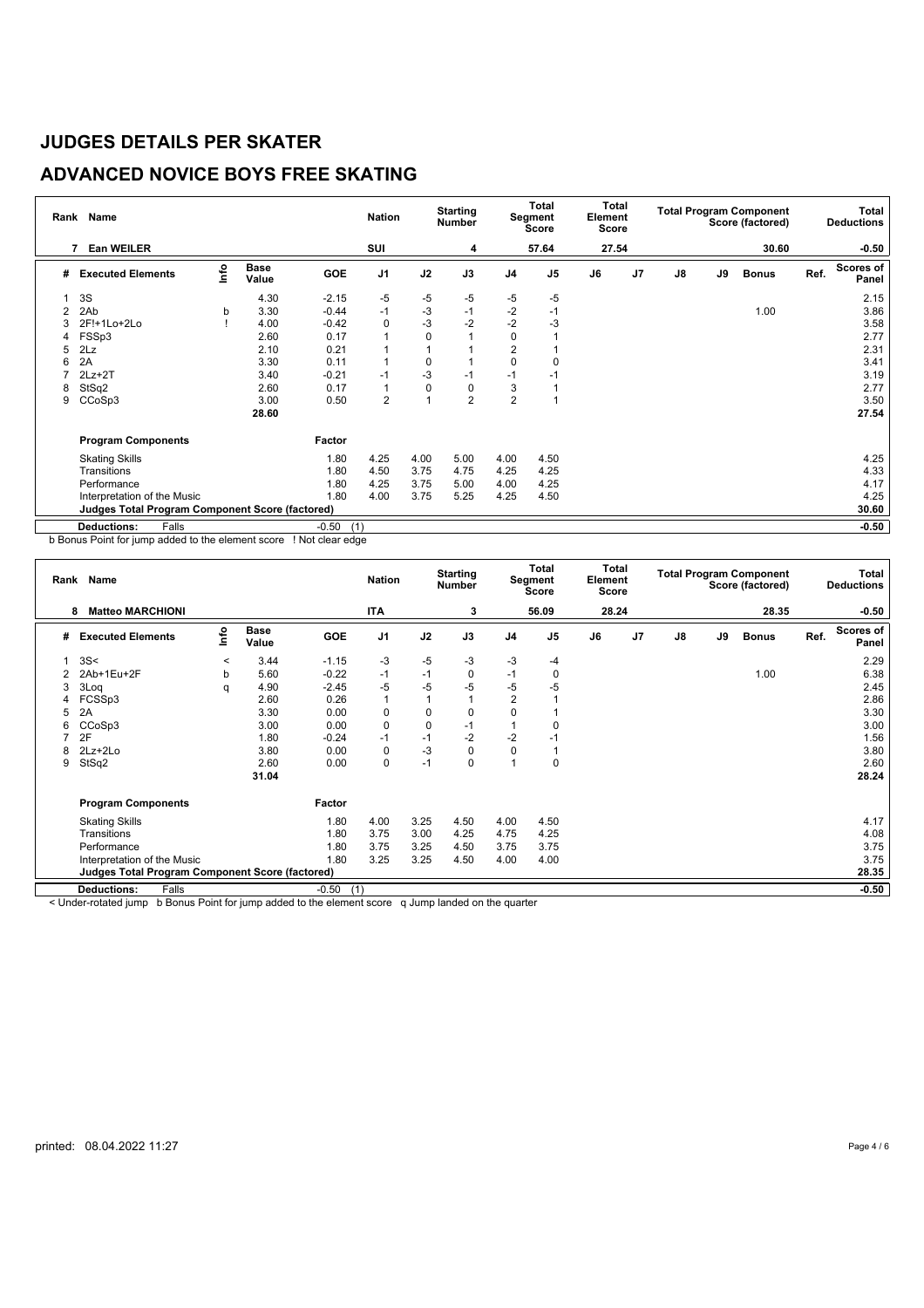## **ADVANCED NOVICE BOYS FREE SKATING**

| Rank | <b>Name</b>                                            |      |                      |                | <b>Nation</b>  |             | <b>Starting</b><br><b>Number</b> |                | Total<br>Segment<br>Score | Total<br>Element<br>Score |                |    |    | <b>Total Program Component</b><br>Score (factored) |      | <b>Total</b><br><b>Deductions</b> |
|------|--------------------------------------------------------|------|----------------------|----------------|----------------|-------------|----------------------------------|----------------|---------------------------|---------------------------|----------------|----|----|----------------------------------------------------|------|-----------------------------------|
|      | <b>Manuel GAMBINO</b><br>9                             |      |                      |                | <b>ITA</b>     |             | 6                                |                | 52.75                     | 26.44                     |                |    |    | 27.31                                              |      | $-1.00$                           |
| #    | <b>Executed Elements</b>                               | lnfo | <b>Base</b><br>Value | <b>GOE</b>     | J <sub>1</sub> | J2          | J3                               | J <sub>4</sub> | J <sub>5</sub>            | J6                        | J <sub>7</sub> | J8 | J9 | <b>Bonus</b>                                       | Ref. | <b>Scores of</b><br>Panel         |
|      | 2Ab                                                    | b    | 3.30                 | 0.22           | 0              | 0           |                                  |                |                           |                           |                |    |    | 1.00                                               |      | 4.52                              |
|      | 3Sb                                                    | b    | 4.30                 | 0.00           | 0              | $\mathbf 0$ |                                  | 0              | $-2$                      |                           |                |    |    | 1.00                                               |      | 5.30                              |
|      | 3S+REP                                                 |      | 3.01                 | $-2.15$        | $-5$           | $-5$        | -5                               | -5             | $-5$                      |                           |                |    |    |                                                    |      | 0.86                              |
|      | FCSSp1V                                                |      | 1.43                 | 0.00           | 0              | $-1$        | $\mathbf 0$                      | 0              |                           |                           |                |    |    |                                                    |      | 1.43                              |
| 5    | 2A                                                     |      | 3.30                 | $-1.65$        | -5             | $-5$        | $-5$                             | -4             | $-5$                      |                           |                |    |    |                                                    |      | 1.65                              |
| 6    | $2Lz + 2T$                                             |      | 3.40                 | 0.00           | $\pmb{0}$      | $-1$        | 0                                | $\mathbf 0$    | 0                         |                           |                |    |    |                                                    |      | 3.40                              |
|      | StSq2                                                  |      | 2.60                 | 0.00           | $-1$           | $-1$        |                                  |                |                           |                           |                |    |    |                                                    |      | 2.60                              |
| 8    | 2F+1Eu+2S                                              |      | 3.60                 | $-0.12$        | $-1$           | $-1$        | 0                                | 0              | -1                        |                           |                |    |    |                                                    |      | 3.48                              |
| 9    | CCoSp3                                                 |      | 3.00                 | 0.20           | $\mathbf{1}$   | $-1$        | 0                                | $\overline{2}$ |                           |                           |                |    |    |                                                    |      | 3.20                              |
|      |                                                        |      | 27.94                |                |                |             |                                  |                |                           |                           |                |    |    |                                                    |      | 26.44                             |
|      | <b>Program Components</b>                              |      |                      | Factor         |                |             |                                  |                |                           |                           |                |    |    |                                                    |      |                                   |
|      | <b>Skating Skills</b>                                  |      |                      | 1.80           | 3.75           | 4.00        | 4.75                             | 3.75           | 4.50                      |                           |                |    |    |                                                    |      | 4.08                              |
|      | Transitions                                            |      |                      | 1.80           | 3.50           | 3.75        | 4.50                             | 3.25           | 3.75                      |                           |                |    |    |                                                    |      | 3.67                              |
|      | Performance                                            |      |                      | 1.80           | 3.50           | 3.75        | 4.75                             | 3.25           | 4.00                      |                           |                |    |    |                                                    |      | 3.75                              |
|      | Interpretation of the Music                            |      |                      | 1.80           | 3.25           | 3.75        | 5.00                             | 3.50           | 3.75                      |                           |                |    |    |                                                    |      | 3.67                              |
|      | <b>Judges Total Program Component Score (factored)</b> |      |                      |                |                |             |                                  |                |                           |                           |                |    |    |                                                    |      | 27.31                             |
|      | <b>Deductions:</b><br>Falls                            |      |                      | (2)<br>$-1.00$ |                |             |                                  |                |                           |                           |                |    |    |                                                    |      | $-1.00$                           |

b Bonus Point for jump added to the element score REP Jump repetition

| Rank | Name                                                                            |         |               |         | <b>Nation</b>  |      | <b>Starting</b><br><b>Number</b> |                | <b>Total</b><br>Segment<br><b>Score</b> | <b>Total</b><br>Element<br>Score |                |               |    | <b>Total Program Component</b><br>Score (factored) |      | Total<br><b>Deductions</b> |
|------|---------------------------------------------------------------------------------|---------|---------------|---------|----------------|------|----------------------------------|----------------|-----------------------------------------|----------------------------------|----------------|---------------|----|----------------------------------------------------|------|----------------------------|
| 10   | <b>Edoardo Luigi PROFAIZER</b>                                                  |         |               |         | ITA            |      | 2                                |                | 48.75                                   | 24.27                            |                |               |    | 25.48                                              |      | $-1.00$                    |
| #    | <b>Executed Elements</b>                                                        | lnfo    | Base<br>Value | GOE     | J <sub>1</sub> | J2   | J3                               | J <sub>4</sub> | J <sub>5</sub>                          | J6                               | J <sub>7</sub> | $\mathsf{J}8$ | J9 | <b>Bonus</b>                                       | Ref. | Scores of<br>Panel         |
|      | 2A                                                                              |         | 3.30          | $-1.65$ | -5             | -5   | -5                               | $-5$           | -5                                      |                                  |                |               |    |                                                    |      | 1.65                       |
|      | 3S<                                                                             | $\,<\,$ | 3.44          | $-1.72$ | $-5$           | $-5$ | $-5$                             | $-5$           | $-5$                                    |                                  |                |               |    |                                                    |      | 1.72                       |
| 3    | $2Lz+2T$                                                                        |         | 3.40          | $-0.21$ | $-1$           | $-1$ | $-1$                             | $-2$           |                                         |                                  |                |               |    |                                                    |      | 3.19                       |
|      | CCoSp3                                                                          |         | 3.00          | 0.00    | 0              | $-1$ | 0                                | $\mathbf 0$    |                                         |                                  |                |               |    |                                                    |      | 3.00                       |
|      | 2Ab                                                                             | b       | 3.30          | $-0.33$ | $-1$           | -3   | $-1$                             | $-1$           | 0                                       |                                  |                |               |    | 1.00                                               |      | 3.97                       |
|      | 2Lo+2T+2Lo                                                                      |         | 4.70          | $-0.68$ | $-3$           | -4   | -4                               | -4             | -5                                      |                                  |                |               |    |                                                    |      | 4.02                       |
|      | 2Lz                                                                             |         | 2.10          | $-0.49$ | $-2$           | -4   | $-2$                             | $-2$           | $-3$                                    |                                  |                |               |    |                                                    |      | 1.61                       |
| 8    | FCSSp3                                                                          |         | 2.60          | 0.00    | 0              | 0    | $-1$                             | 0              | 0                                       |                                  |                |               |    |                                                    |      | 2.60                       |
| 9    | StSq2                                                                           |         | 2.60          | $-0.09$ | $-1$           | $-2$ | 0                                | 4              | 0                                       |                                  |                |               |    |                                                    |      | 2.51                       |
|      |                                                                                 |         | 28.44         |         |                |      |                                  |                |                                         |                                  |                |               |    |                                                    |      | 24.27                      |
|      | <b>Program Components</b>                                                       |         |               | Factor  |                |      |                                  |                |                                         |                                  |                |               |    |                                                    |      |                            |
|      | <b>Skating Skills</b>                                                           |         |               | 1.80    | 3.50           | 3.25 | 4.00                             | 4.00           | 4.25                                    |                                  |                |               |    |                                                    |      | 3.83                       |
|      | Transitions                                                                     |         |               | 1.80    | 3.25           | 3.00 | 3.75                             | 3.75           | 3.75                                    |                                  |                |               |    |                                                    |      | 3.58                       |
|      | Performance                                                                     |         |               | 1.80    | 3.25           | 3.00 | 3.75                             | 3.75           | 3.50                                    |                                  |                |               |    |                                                    |      | 3.50                       |
|      | Interpretation of the Music                                                     |         |               | 1.80    | 3.25           | 3.00 | 4.25                             | 3.25           | 3.25                                    |                                  |                |               |    |                                                    |      | 3.25                       |
|      | <b>Judges Total Program Component Score (factored)</b>                          |         |               |         |                |      |                                  |                |                                         |                                  |                |               |    |                                                    |      | 25.48                      |
|      | <b>Deductions:</b><br>Falls                                                     |         |               | $-1.00$ | (2)            |      |                                  |                |                                         |                                  |                |               |    |                                                    |      | $-1.00$                    |
|      | a Hualan netata di Juga – la Dancia Daint fan Juga a addad ta tha alamant again |         |               |         |                |      |                                  |                |                                         |                                  |                |               |    |                                                    |      |                            |

< Under-rotated jump b Bonus Point for jump added to the element score